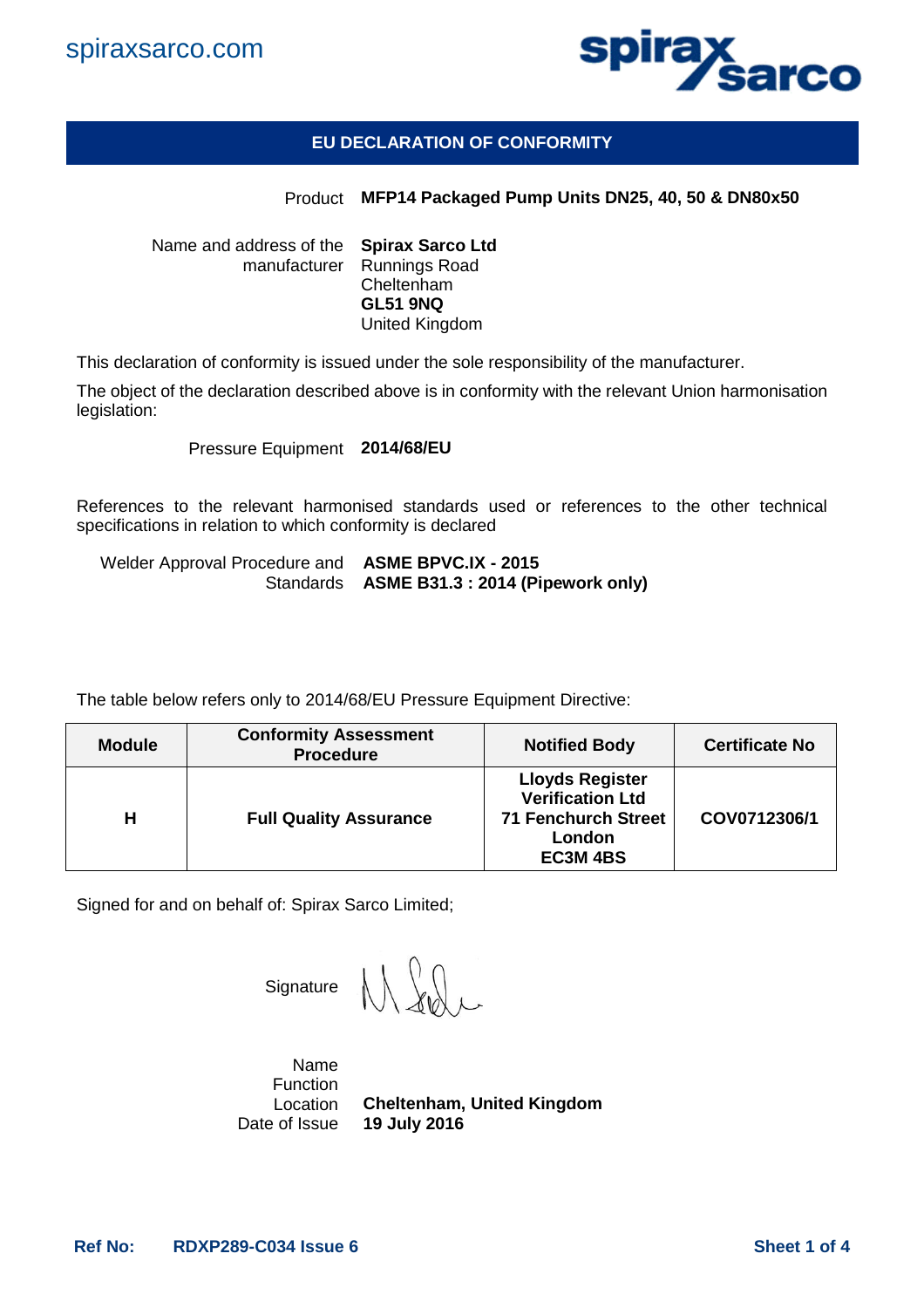



## **List of Pressure Equipment Constituting the Assemblies**

| <b>Size</b>                     | <b>Description</b>         | <b>PED</b><br><b>Category</b> | <b>Conformity</b><br><b>Assesment</b><br><b>Module</b> |
|---------------------------------|----------------------------|-------------------------------|--------------------------------------------------------|
| <b>DN25</b>                     | MFP14 Pump DN25 PN16       |                               |                                                        |
|                                 | <b>MFP14 DN25 ANSI150</b>  |                               |                                                        |
| <b>DN40</b>                     | MFP14 Pump DN40 PN16       |                               |                                                        |
|                                 | MFP14 DN40 ANSI150         | 2                             | Н                                                      |
| <b>DN50</b>                     | MFP14 Pump DN50 PN16       |                               |                                                        |
|                                 | MFP14 DN50 ANSI150         |                               |                                                        |
|                                 | MFP14 Pump DN80x50 PN16    |                               |                                                        |
| DN80x50                         | MFP14 DN80x50 ANSI150      |                               |                                                        |
| <b>DN25</b>                     | DCV2 DN25                  | <b>SEP</b>                    |                                                        |
|                                 | DCV4 DN25                  |                               |                                                        |
| <b>DN40</b>                     | DCV2 DN40                  |                               |                                                        |
|                                 | DCV4 DN40                  |                               |                                                        |
| <b>DN50</b>                     | DCV2 DN50                  | 1                             | A                                                      |
|                                 | DCV4 DN50                  |                               |                                                        |
| <b>DN80</b>                     | DCV2 DN80                  |                               |                                                        |
|                                 | DCV4 DN80                  |                               |                                                        |
| <b>All Sizes</b>                | FT14 TV 14 Bar 1/2"        | <b>SEP</b>                    |                                                        |
|                                 | FIG12 SG Strainer 1/2" BSP | <b>SEP</b>                    |                                                        |
| <b>All Sizes</b><br><b>BSP</b>  | M10S2 Ball Valve 1/2" BSP  | <b>SEP</b>                    |                                                        |
| <b>All Sizes</b><br><b>ANSI</b> | M10S2 Ball Valve 1/2" NPT  | <b>SEP</b>                    |                                                        |
| <b>All Sizes</b>                | M10S2RB Ball Valve 1" BSP  | <b>SEP</b>                    |                                                        |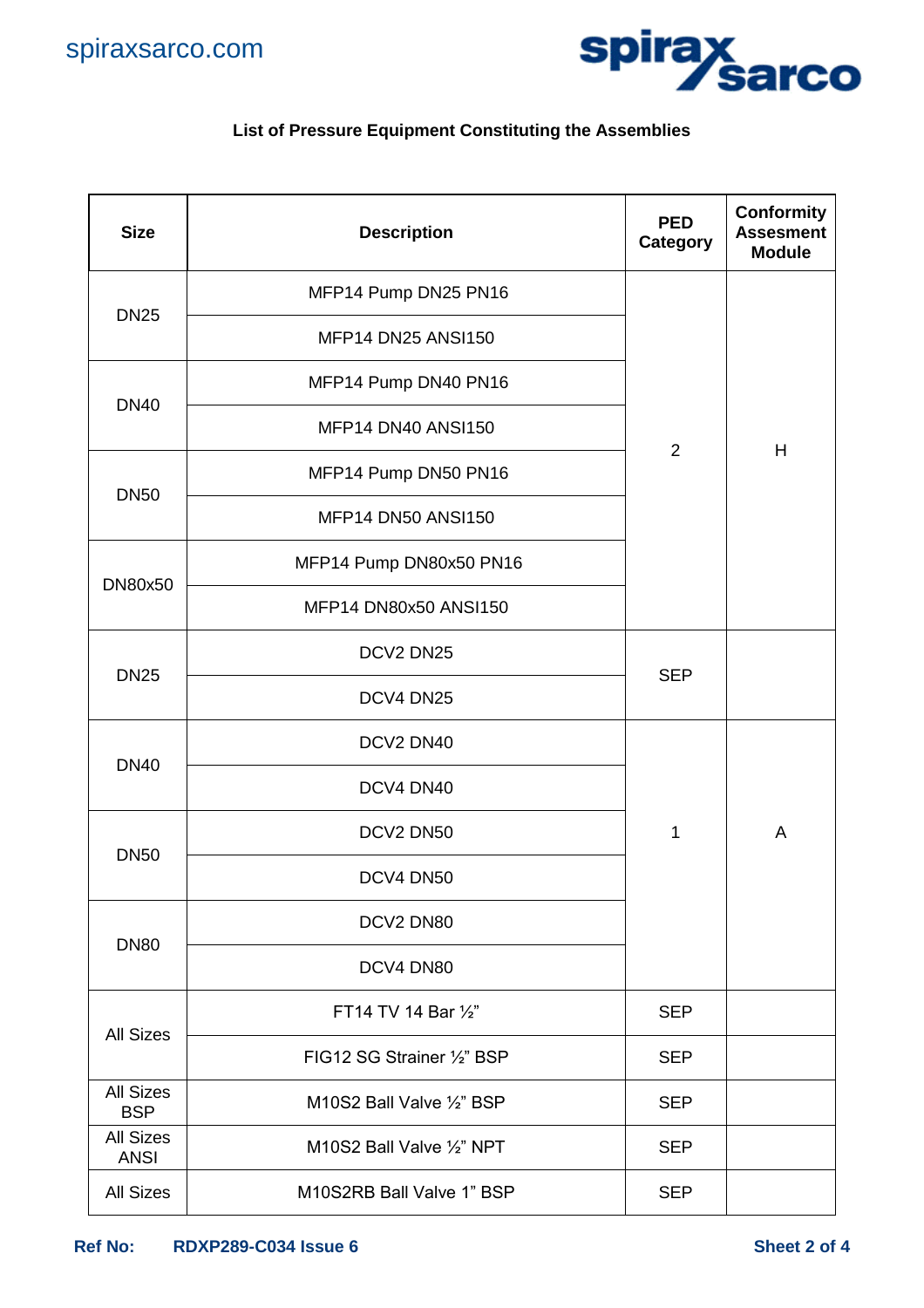

| <b>Size</b>                | <b>Description</b>                                  | <b>PED</b><br>Category | <b>Conformity</b><br><b>Assesment</b><br><b>Module</b> |
|----------------------------|-----------------------------------------------------|------------------------|--------------------------------------------------------|
| <b>DN40</b><br><b>BSP</b>  | M10S2 Ball Valve 1.1/2" BSP                         | SEP*                   |                                                        |
| <b>DN50</b><br><b>BSP</b>  | M10S2 Ball Valve 2" BSP                             | SEP*                   |                                                        |
| <b>DN25</b><br><b>ANSI</b> | M20 Ball Valve ANSI150 DN25                         | <b>SEP</b>             |                                                        |
| <b>DN40</b>                | M20 Ball Valve ANSI150 DN40                         | SEP*                   |                                                        |
| <b>DN50</b>                | M <sub>20</sub> Ball Valve ANSI150 DN <sub>50</sub> | SEP*                   |                                                        |
| <b>DN25</b>                | M21S2 ISO BALL Valve DN25                           | <b>SEP</b>             |                                                        |
| <b>DN40</b>                | M21S2 ISO BALL Valve DN40                           | SEP*                   |                                                        |
| <b>DN50</b>                | M21S2 ISO BALL Valve DN50                           | SEP*                   |                                                        |
| $\frac{1}{2}$ " BSP        | BSP Needle Valve 1/2" BSP                           | <b>SEP</b>             |                                                        |
| $\frac{1}{2}$ " NPT        | NPT Needle Valve 1/2" NPT                           | <b>SEP</b>             |                                                        |
| <b>DN80x50</b>             | <b>BSA2 Bellows Sealed Valve PN16 DN50</b>          | <b>SEP</b>             |                                                        |
| 80x50<br><b>BSP</b>        | A3S Bellows Sealed Valve 2"                         | SEP*                   |                                                        |

**Note: The PED caterory is the category of the compenent when used in this assembly only.** 

**\*Compents have been re-catergorised as accessories with max DN50 and PS 16 (barg).**

| <b>Size</b>                    | <b>Description</b>              | <b>PED</b><br>Category | <b>Conformity</b><br><b>Assesment</b><br><b>Module</b> |
|--------------------------------|---------------------------------|------------------------|--------------------------------------------------------|
| <b>All Sizes</b>               | Equal Tee 1/2" BSP              | <b>SEP</b>             |                                                        |
|                                | Socket Union to BS1740 1/2" BSP | <b>SEP</b>             |                                                        |
|                                | Mild Steel Bend 1/2"            | <b>SEP</b>             |                                                        |
|                                | <b>Steam Inlet Pipe</b>         | <b>SEP</b>             |                                                        |
| <b>All Sizes</b><br>ANSI       | Hexagon Nipple 1/2" BSP/NPT     | <b>SEP</b>             |                                                        |
| <b>All Sizes</b><br><b>BSP</b> | Hexagon Nipple 1/2" BSP         | <b>SEP</b>             |                                                        |